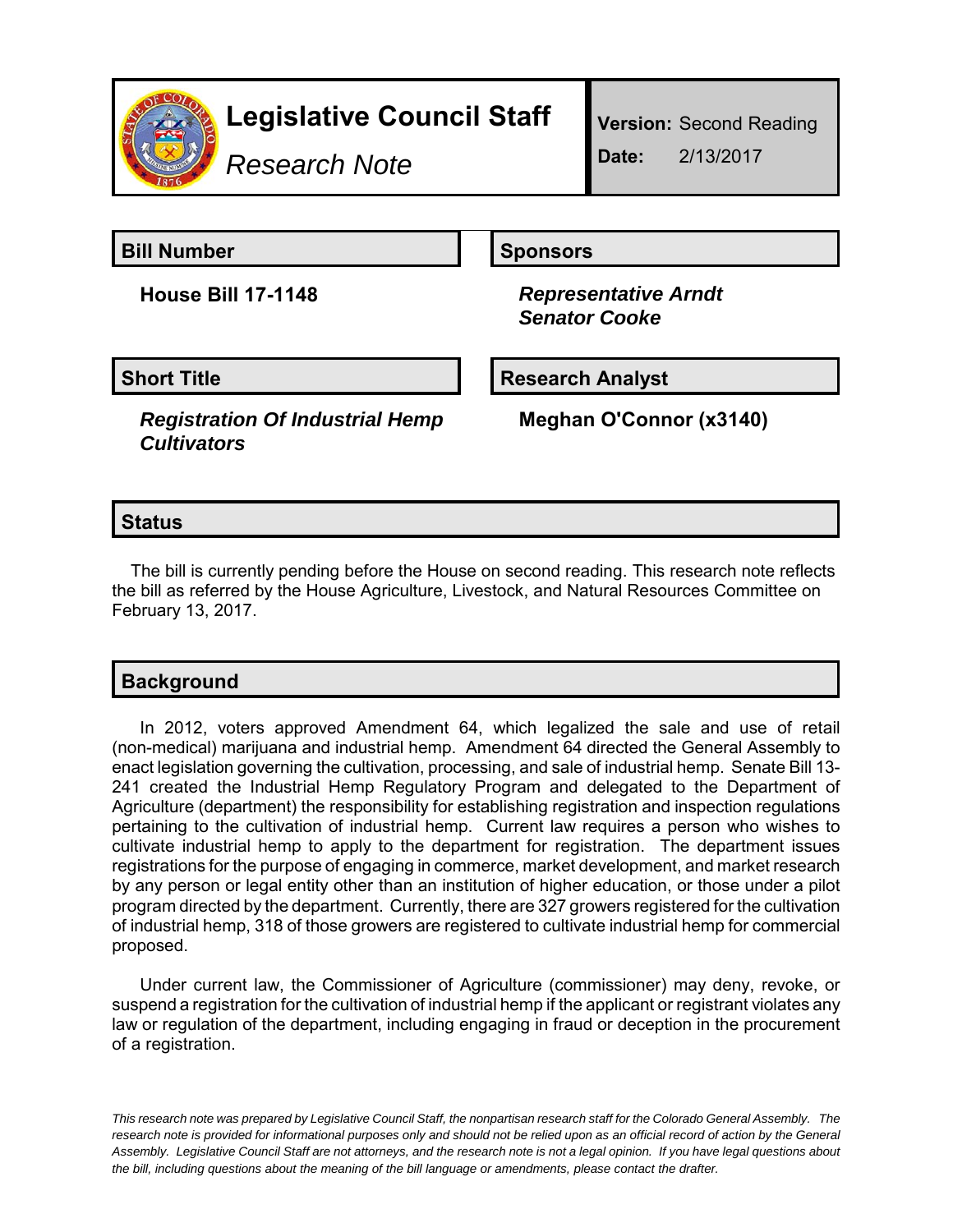Industrial hemp is defined as the plant of the genus cannabis and any part of the plant, whether growing or not, containing a delta-9 tetrahydrocannabinol (THC) concentration of no more than three-tenths of one percent on a dry weight basis (Colo. Const. Art. XVIII, § 16 (2)(d)). All registrants in the industrial hemp program are subject to sampling of their industrial hemp crop to verify that their hemp does not exceed the permissible THC limits.

## **House Action**

*House Agriculture, Livestock, and Natural Resources Committee (February 13, 2017).* At the hearing, a representative from the Department of Agriculture spoke in support of the bill. The committee referred the bill to the House Committee of the Whole with no amendments.